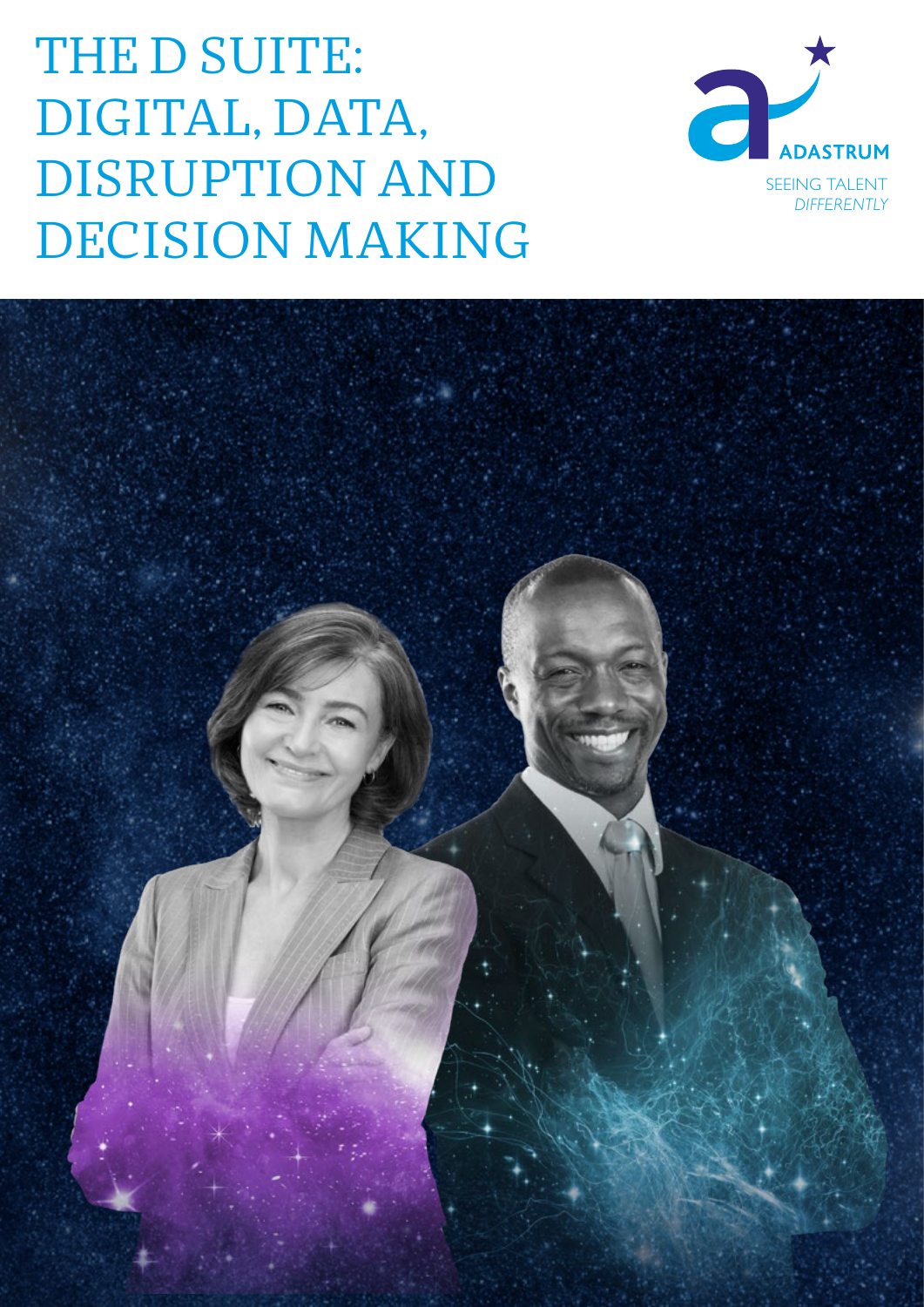# INTRODUCTION

Automation, machine learning (ML) and artificial intelligence (AI) have been widely heralded as the big deliverers and disruptors of business across the next decade. We all encounter automation on a daily basis, in the form of predictive text, telephone answering services and virtual assistance in the form of chatbots, but the technology is still in its infancy. While it's important not to get carried away with automation's potential applications, it is also foolish for businesses to wait to reach a particular milestone before considering the impact it will have on operations, customers and people.

Recent global events have shown that technology, when expertly exploited, can fundamentally change the way we do business in a very short space of time. The pandemic induced years of change, with companies accelerating the digitisation of operations by three to four years within a few months<sup>1</sup>. 80% of companies already use automation software or plan to use this technology in the next 12 months and the pandemic influenced one in three organisations to use automation to bolster the productivity of employees<sup>2</sup>.

Digital transformation is not just a system upgrade but changes the principal ways an organisation works. As organisations continue to embrace emerging innovations and new ways of thinking to add business value and drive efficiencies, they will be in a permanent state of transformation. Yet, investing in innovation without investing in the people to land it is a fast route to technical debt. Tech-enlightened leaders are critical to deciding which systems and processes to adopt and ensuring transformation delivers the desired business outcomes. Therefore, talent strategies must go hand-inhand with business development strategies.

3-4 YEARS' DIGITAL ADVANCEMENT WITHIN A FEW MONTHS.<sup>1</sup>

- 1 How COVID-19 has pushed<br>
companies over the technology<br>
tipping point and<br>
transformed business forever,<br>
McKinsey, October 2020<br>
2 Global AI Adoption Index 2021,<br>
Morning Consult on behalf of<br>
IBM, April 2021<br>
Page 2 [companies over the technology](https://www.mckinsey.com/business-functions/strategy-and-corporate-finance/our-insights/how-covid-19-has-pushed-companies-over-the-technology-tipping-point-and-transformed-business-forever)  [tipping point – and](https://www.mckinsey.com/business-functions/strategy-and-corporate-finance/our-insights/how-covid-19-has-pushed-companies-over-the-technology-tipping-point-and-transformed-business-forever)  [transformed business forever](https://www.mckinsey.com/business-functions/strategy-and-corporate-finance/our-insights/how-covid-19-has-pushed-companies-over-the-technology-tipping-point-and-transformed-business-forever), McKinsey, October 2020
- 2 [Global AI Adoption Index 2021,](https://newsroom.ibm.com/IBMs-Global-AI-Adoption-Index-2021) Morning Consult on behalf of IBM, April 2021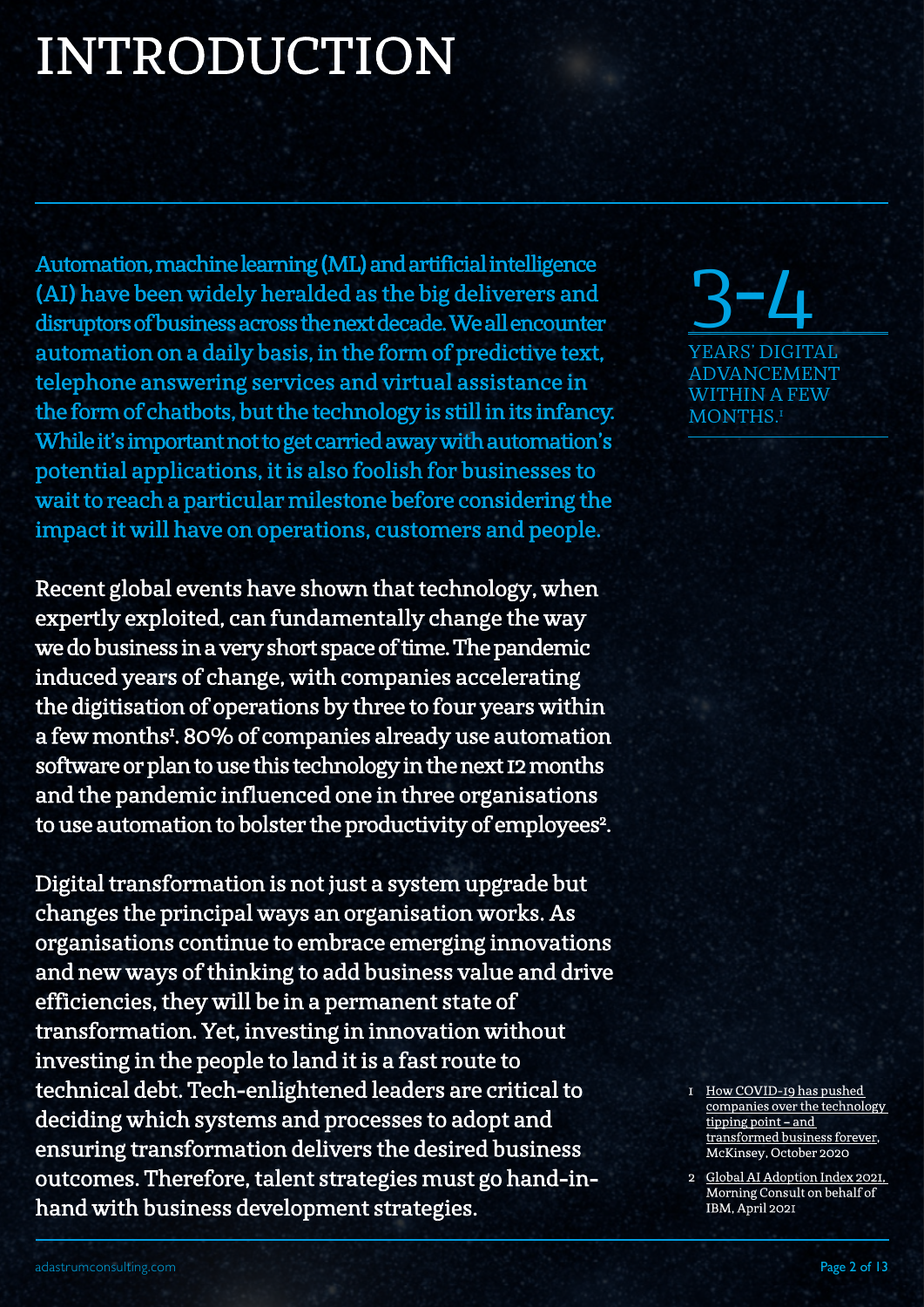# INTRODUCTION

Appointments, particularly in the C-Suite, have reflected this shift. Organisations require candidates with the digital intelligence (DQ), the emotional intelligence (EQ) and the real transformation experience to successfully implement lasting change. As businesses plan to secure a piece of the profits AI and automation promises, the demand for skilled candidates with these qualities will continue to grow.

This presents new challenges for Human Resources and Learning & Development teams, especially as a number of post-pandemic factors have led to a talent dearth. Early retirement amid Baby Boomers<sup>3</sup> and the influence of the so-called "Great Resignation" – almost half of UK workers looked for or applied for another job or spoke to their employer about resigning in the last quarter of 20214 – has created a tough recruitment and retention environment. The shortage of high-quality candidates, particularly at a senior level, could prohibit businesses benefitting from emerging technology and future innovation. It further underlines the importance of building talent strategies that recruit and develop future leaders with the skills and behaviours that meet the demands of true transformation.

> 3 Sixty is the most popular age to<br><u>retire,</u> Aviva, December 2021<br>4 Ipsos, February 2022<br>2 Page 3 of 12 [retire,](https://www.aviva.com/newsroom/news-releases/2021/12/sixty-the-most-popular-age-to-retire-early/) Aviva, December 2021

4 [Ipsos,](https://www.ipsos.com/en-uk/half-of-british-workers-have-considered-quitting-their-job) February 2022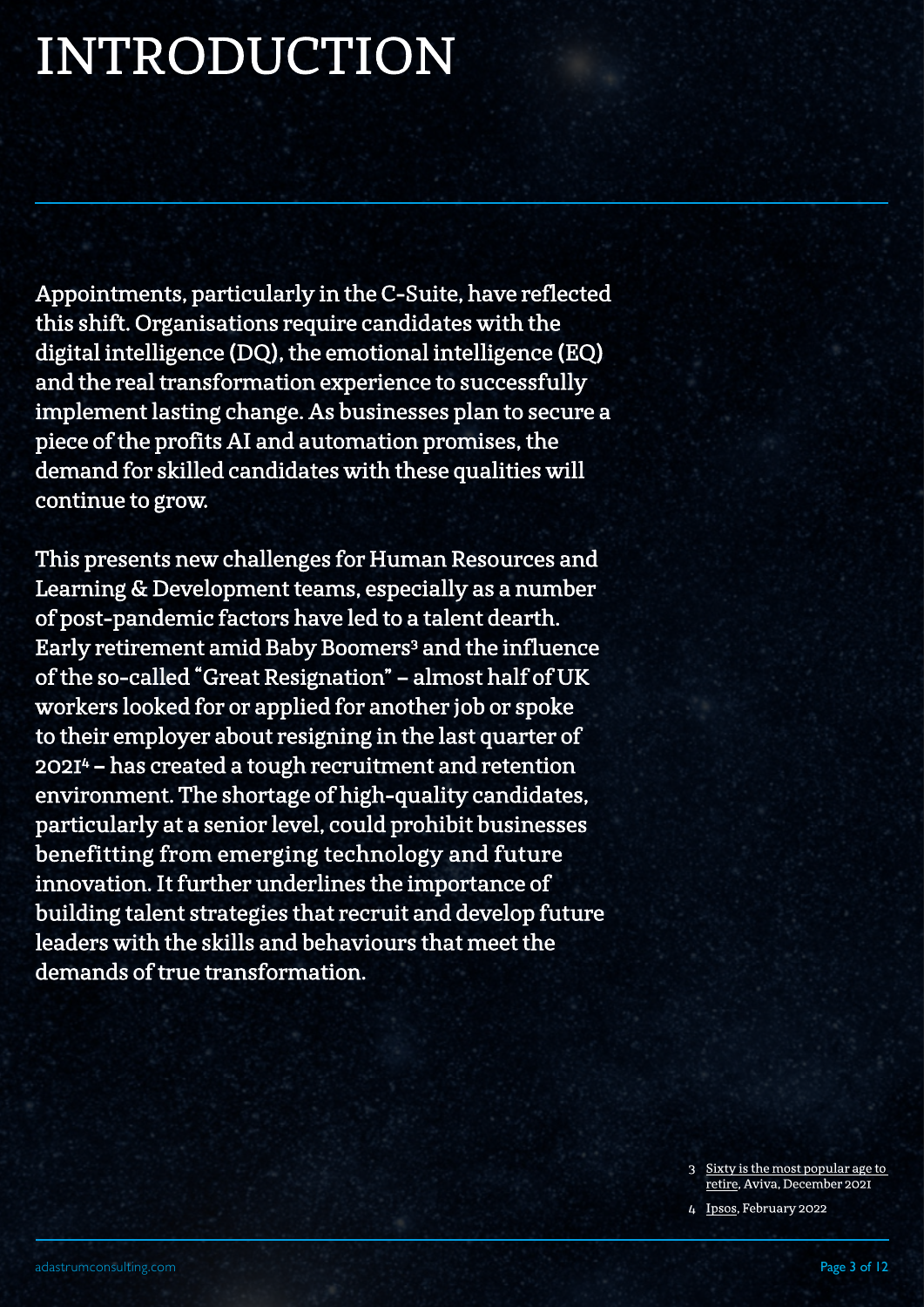### THE FUTURE OF WORK

As is evident throughout history, technological advancement changes roles and creates new job opportunities rather than removes jobs from the market. When correctly deployed, the technology will enable organisations to scale operations and take on some of the administrative processes and repetitive tasks that occupy employees, freeing them to manage the technology and take on more valuable tasks.

Despite fears, AI is in no way sophisticated enough to replace humans. It cannot replicate the same emotional responses and instincts people have when making decisions or reacting to unfamiliar scenarios.. The challenge will be in upskilling the workforce so they can manage new technology and adapt to new roles as they evolve. While it is impossible to predict exactly what technical skills will be required in future, development programmes can equip individuals with the leadership behaviours for change management. It is these softer skills that will take the company forward, help it to remain competitive and create a thriving workplace culture.

#### THE MOST VALUABLE LEADERSHIP QUALITIES

The pace of change has reset the art of the possible, meaning leaders require a new set of skills to act effectively and meet new expectations. Alongside traditional good leadership traits – good communication, adaptability and the ability to influence others – two behaviours define great leaders of change in the modern world: digital intelligence

(DQ) and emotional intelligence (EQ). DQ enables executives to understand digital technologies and data and exploit the insight or new capability to improve the business. Leaders with a high DQ can analyse the benefits and risks new technology poses and make good decisions quickly. EQ enables leaders to unite teams. Emotionally intelligent people are personable, empathetic and trusted; key qualities for gaining support for decisions and motivating others in periods of challenge, uncertainty and change.

DEMAND FOR EXPERIENCED LEADERS OF TRANSFORMATION Experience in true transformation is vital as these individuals understand how a fundamental change to the business model impacts the company. Leaders familiar with transformation can anticipate issues (potential pitfalls) and draw on past experiences (perhaps a pitfall!), making them more confident in decision making. Transition is always met with resistance and unforeseen problems so as much as experience can help, resilient agility is an invaluable skill. It combines the ability to quickly

# DQ  $\mathcal{S}$  F

DIGITAL AND EMOTIONAL INTELLIGENCE DEFINE GREAT MODERN LEADERS.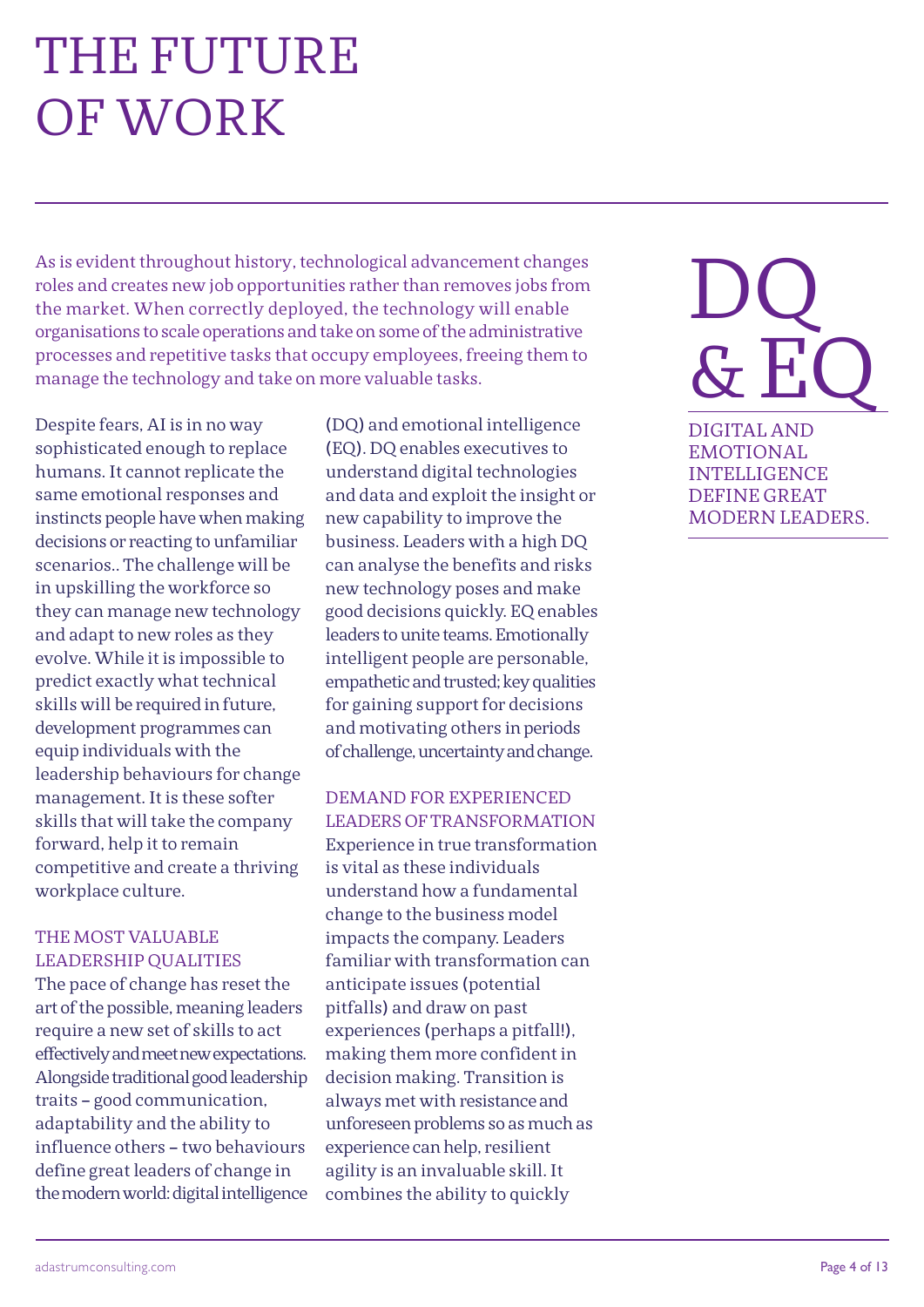### THE FUTURE OF WORK

adapt and the courage and grit to see things through, giving leaders the mental and emotional resilience to cope with change.

#### DIGITAL LEADERSHIP ROLES

The speed that digitally enabled companies were able to adapt to remote working and pandemic trading conditions has renewed appreciation of digital skills and leadership behaviours. Likewise, the role data and technology play in delivering against business objectives. Advancements in data and technology means digital teams are front and centre customer touch points, generating revenue and building relationships.

As a result, positions such as Chief Information Officer (CIO) and Chief Technology Officer (CTO) are making more strategic decisions and carry greater influence than ever before. The urge to differentiate the new "business enabling technology" mandate from traditional "enterprise service" jobs is affecting leadership role titles. CITO (Information and Technology), CTPO (Technology and Product) and CDTO (Digital and Technology) hires are increasing and are deliberate signals of change.

However, it is important not to get caught up in job titles. We have seen the rise and largely demise of roles such as Chief Digital Officer. Created to give greater focus to customer facing technology at board-level,

the title became obsolete when digital became a core component of all business streams and all C-level executives and leaders required an understanding of the digital ecosystem. As the technology develops, jobs focused on automation will emerge, but it is an individual's grasp of the overall business opportunites that ensures success rather than technical understanding alone.

- ✸ The speed of change makes it unnecessary and impractical to equip leaders with the technical minutiae to work new technology - save this training for the teams operating it
- ✸ Boards still require leaders with a degree of technical knowledge to understand the implications, the potential value and risks automation brings
- $*$  Soft skills are fundamental to successful decision making as well as act as "a babel fish" for other executives and stakeholders in order to secure buy-in
- ✸ Leadership development needs to centre on developing behaviours that will enable them to make and implement decisions that drive organisational change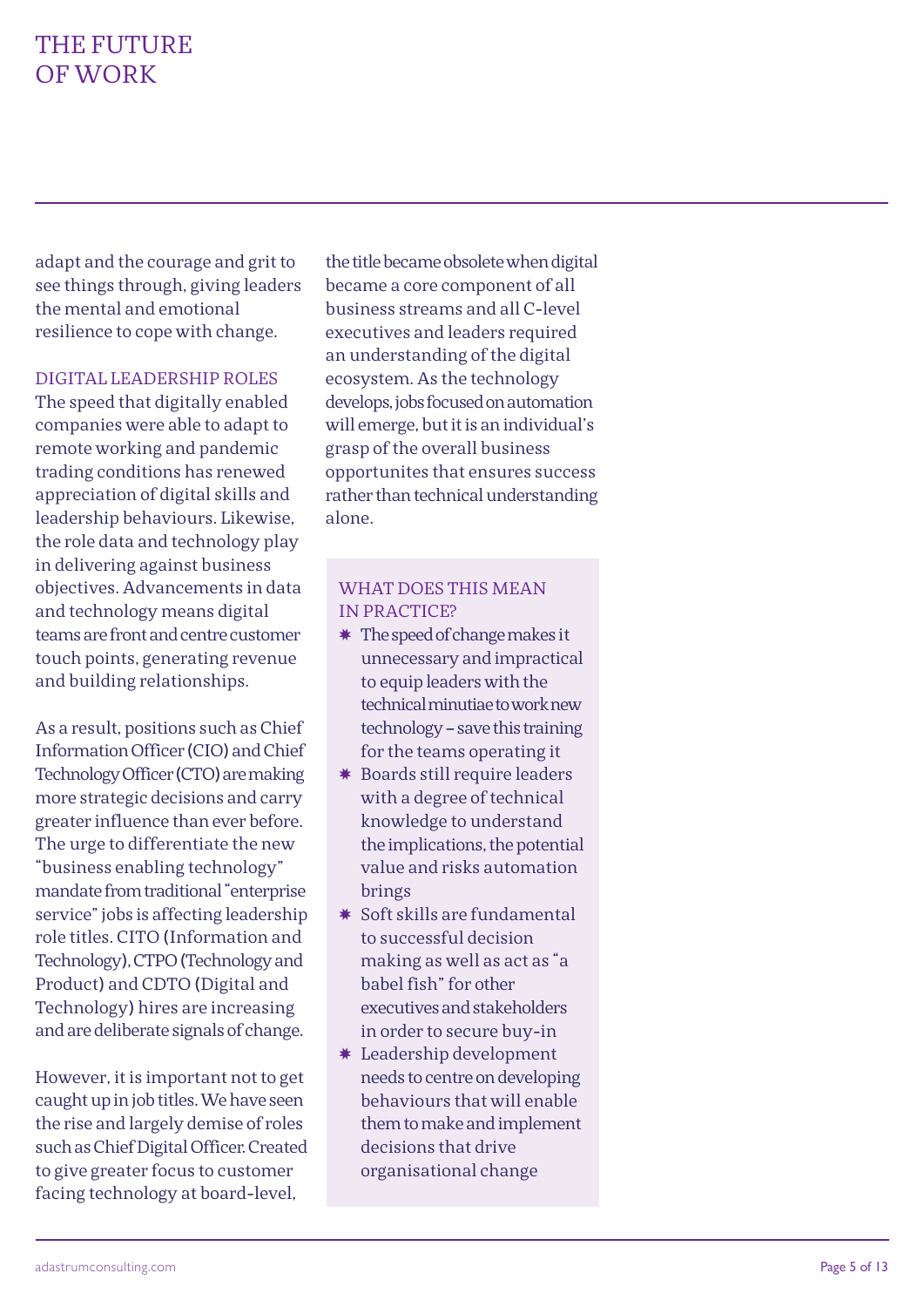# EMBRACING AUTOMATION FOR BUSINESS SUCCESS

It is easy to be distracted by the shiny and new, particularly when it is perceived to be the "next big thing". Automation shows huge promise and is already impacting the bottom line for many with more than 85% of advanced adopters using AI to reduce operating costs and a reported 6.3% points of revenue gains from AI investments. Furthermore, organisations that have adopted AI financially outperform their competitors5. Executives clearly see automation as a game changer, with 63% believing AI is very important to company success and over half predict it will transform the business within three years<sup>6</sup>. However, simply investing in the latest technology may not deliver the business growth and improvements desired.

The forced rapid acceleration of technology is predicted to worsen technical debt for 60% of firms7 . It's at this point that leaders with good grounding in the digital eco-system will be able to make the necessary decisions about where to focus efforts and will be rewarded by taking their organisations forward and gaining a competitive edge.

#### BUSINESS STRATEGY IS DIGITAL

Many organisations already perceive themselves – or their competitors – to be a product or digital business. The pandemic hastened this shift in identity, as organisations accelerated the share of digital and digitally enabled products in their portfolio by up to seven years<sup>8</sup>. In the scramble to becoming digital, organisations can be blinded by the potential rather than fundamentally looking at how they can use digital to add value.

Digital adoption and transformation should always be made within the wider objectives of the business. Can it generate new income streams? Scale operations to serve more customers? Or improve customer and staff experience? Investment in innovation must be closely tied to the business benefits the technology brings or the problems it solves. Equally important is understanding the impact new ways of working has on business outcomes to inform future investment.

#### DATA REMAINS KING

Automation requires vast amounts of data to turn a narrow set of tasks into predictable outcomes. Its binary responses are only as good as the quality and parameters of the dataset it uses. Poor data is the reason half of all AI projects fail<sup>9</sup> and 32% of IT professionals report that data complexities and silos are a top barrier to AI adoption<sup>10</sup>. The data

# 60%

OF FIRMS WILL WORSEN TECHNICAL DEBT DUE TO RAPID INVESTMENT IN THE LATEST TECHNOLOGY.

- 5 [The Business Value of AI](https://www.ibm.com/downloads/cas/ZENVBND4), IBM, November 2020
- 6 [State of AI and Intelligent](https://www2.deloitte.com/us/en/insights/focus/cognitive-technologies/state-of-ai-and-intelligent-automation-in-business-survey.html)  [Automation in Business](https://www2.deloitte.com/us/en/insights/focus/cognitive-technologies/state-of-ai-and-intelligent-automation-in-business-survey.html)  [Survey](https://www2.deloitte.com/us/en/insights/focus/cognitive-technologies/state-of-ai-and-intelligent-automation-in-business-survey.html), Deloitte, 2021
- 7 [Predictions 2022: Leading Tech](https://www.forrester.com/blogs/predictions-2022-leading-tech-execs-will-shift-from-short-term-problem-solving-to-long-term-innovation/)  [Execs Will Shift from Short-Term](https://www.forrester.com/blogs/predictions-2022-leading-tech-execs-will-shift-from-short-term-problem-solving-to-long-term-innovation/)  [Problem-Solving to Long-Term](https://www.forrester.com/blogs/predictions-2022-leading-tech-execs-will-shift-from-short-term-problem-solving-to-long-term-innovation/)  [Innovation,](https://www.forrester.com/blogs/predictions-2022-leading-tech-execs-will-shift-from-short-term-problem-solving-to-long-term-innovation/) October 2021, Forrester, October 2021
- 8 [How COVID-19 has pushed](https://www.mckinsey.com/business-functions/strategy-and-corporate-finance/our-insights/how-covid-19-has-pushed-companies-over-the-technology-tipping-point-and-transformed-business-forever)  [companies over the technology](https://www.mckinsey.com/business-functions/strategy-and-corporate-finance/our-insights/how-covid-19-has-pushed-companies-over-the-technology-tipping-point-and-transformed-business-forever)  [tipping point – and transformed](https://www.mckinsey.com/business-functions/strategy-and-corporate-finance/our-insights/how-covid-19-has-pushed-companies-over-the-technology-tipping-point-and-transformed-business-forever) [business forever](https://www.mckinsey.com/business-functions/strategy-and-corporate-finance/our-insights/how-covid-19-has-pushed-companies-over-the-technology-tipping-point-and-transformed-business-forever), McKinsey, October 2020
- 9 [Four trends driving near](https://www.gartner.com/en/newsroom/press-releases/2021-09-07-gartner-identifies-four-trends-driving-near-term-artificial-intelligence-innovation)  [term Artificial Intelligence](https://www.gartner.com/en/newsroom/press-releases/2021-09-07-gartner-identifies-four-trends-driving-near-term-artificial-intelligence-innovation)  [Innovation,](https://www.gartner.com/en/newsroom/press-releases/2021-09-07-gartner-identifies-four-trends-driving-near-term-artificial-intelligence-innovation) Gartner, September 2021
- 10 [Global AI Adoption Index 2021,](https://newsroom.ibm.com/IBMs-Global-AI-Adoption-Index-2021) Morning Consult on behalf of IBM, April 2021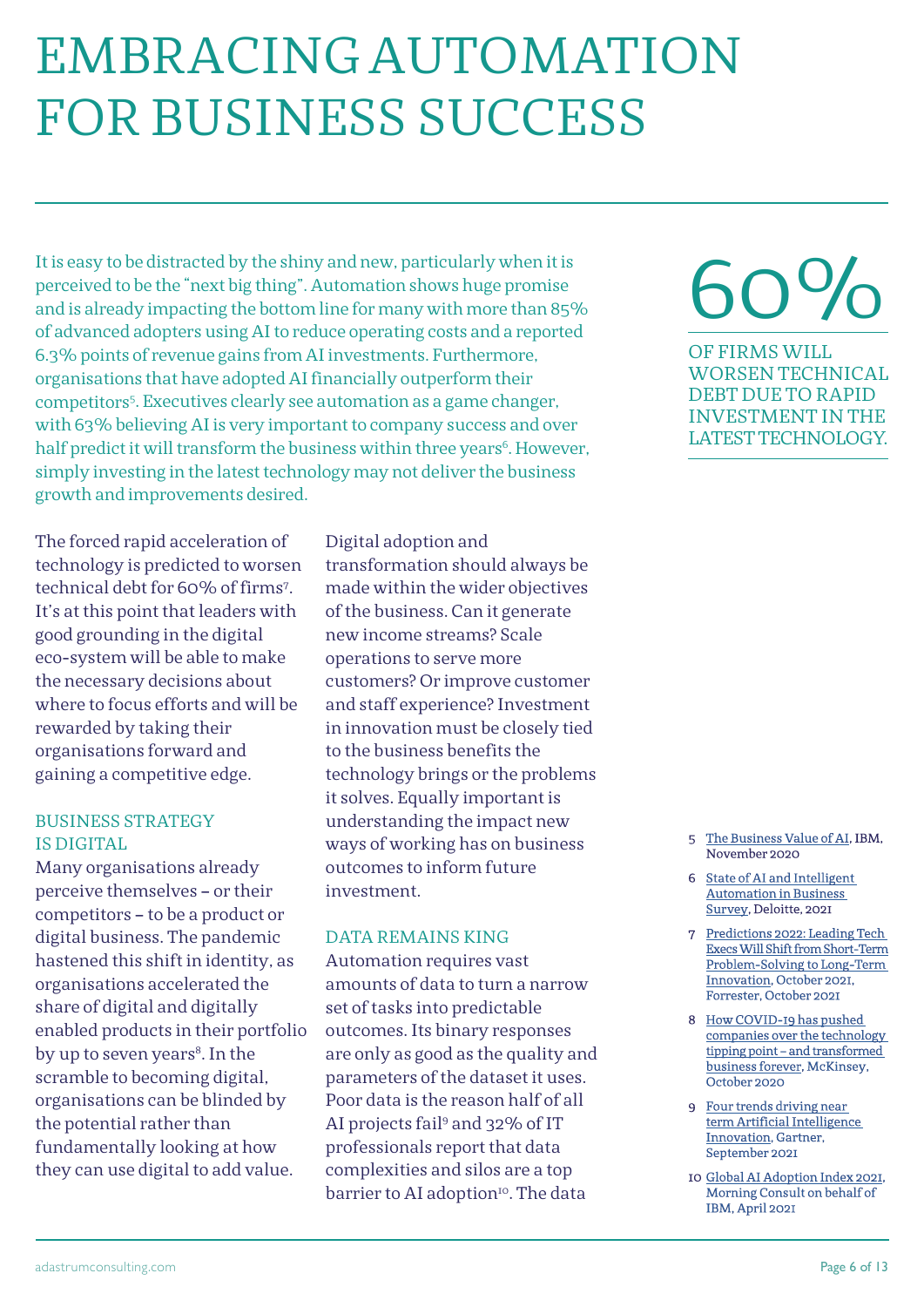### EMBRACING AUTOMATION FOR BUSINESS SUCCESS

output is only as good as the data that is input – it requires skilled data operators to correctly code and manage programmes. One of the cardinal errors organisations make is simply automating a process before checking that it is fit for purpose and fulfils everything it could. Once automated, it is unlikely that it will be reviewed again and will become a source of future technical debt.

In the leadership suite, the effective use of data is crucial to making strategic decisions. When used correctly, data provides an in-depth look into departmental or product performance, it can answer questions that will benefit internal operations and uncover areas for improvement.

#### MONETISING DIGITAL AND DATA

Far deeper than simply improving systems and speeding up processes, automation has the potential to transform the business at its core. In addition to solving operational problems, technology can be used to create new products and services to add value to the business.

Data is a good example of how organisations can miss out on the commercial potential of digital transformation. Data as a commodity has been on the radar for most organisations for over a decade and they have duly

invested in data collection and management. However, with little more than the idea of "doing something with data" it fails to deliver. It takes a leader who has both the business acumen and analysis skills to unlock the true value of the insight collected. In the process of automation, organisations will have the opportunity to review data collection, when overseen by the right people there's a chance to reconsider how both the data and automation can generate revenue.

#### WHAT DOES THIS MEAN IN PRACTICE?

- ✸ Too often organisations are driven to embrace technology for the sake of it and overlook how it can improve business outcomes
- ✸ It is the role of leaders to define what value can be gleaned from transformation and decide how it is best implemented in their organisation
- ✸ To succeed, every new transformation and innovation should be implemented to meet business objectives

### 50% OF ALL AI PROJECTS FAIL THANKS TO POOR DATA.

adastrumconsulting.com Page 7 of 13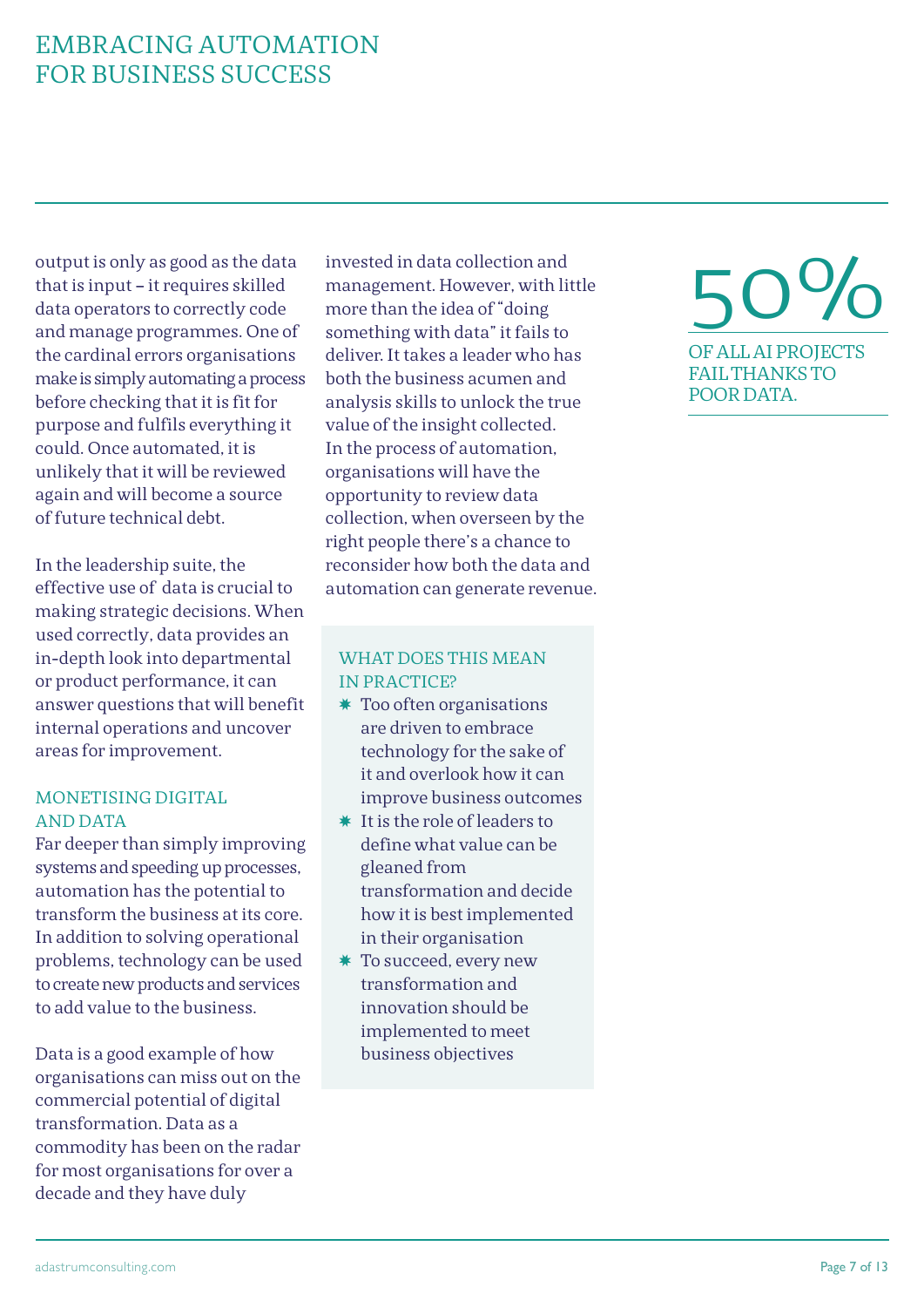# THE ROLE OF THE C-SUITE IN DIGITAL TRANSFORMATION

AI, Internet of Things (IoT) and cloud computing are the top three technologies CEOs expect will most deliver results<sup>11</sup>. However, business strength will lie in how they approach technology and how organisations choose to wield advancements to best benefit the company. Data provides the evidence to help leaders make these informed decisions. Good data management and AI technology can then predict outcomes enabling them to test ideas. Yet, as Forrester predicts<sup>12</sup>, cutting edge executives will leap from digital to humancentred technology transformation. Harnessing employee creativity to improve customer and employee experience will give businesses a competitive edge, help them to stand out in crowded markets and increase employee engagement.

#### MANAGING RISK AND GOVERNANCE

As automation technology becomes more sophisticated, policy makers and wider society will take a view on how it should and should not be used. Having already navigated data protection legislation, organisations would be remiss if they do not apply their learnings and prepare for further governance. Managers of GDPR know that adopting best practice early on will avoid being caught out.

Cyber threats and hacks have become one of the biggest business risks, as exemplified by a series of recent attacks on high profile organisations. All new technology has the potential to pose risks, whether to company security or a tool that enables a competitor to grow. In the case of automation, training and investment is already helping organisations to mitigate

concerns, 57% of executives cite cybersecurity as a relevant AI risk; a drop from 63% in the previous year<sup>13</sup>.

#### WIELDING AUTOMATION FOR BUSINESS GROWTH

Businesses are already using automation for a range of different operations to success, particularly to optimise customer relations and supply chain management. A basic but effective application is the scheduling of sales and marketing communications, which enhances the customer experience, drives new purchases and builds brand loyalty. Examples include sending automated messages to help customers at key points along the pathway to purchase, reminder emails for product maintenance and parts replacement as well as special offers on recommended products based on their buying history. The key to success is identifying the processes that will



- 11 [2021 CEO Study: Find your](https://www.ibm.com/thought-leadership/institute-business-value/c-suite-study/ceo)  [essential](https://www.ibm.com/thought-leadership/institute-business-value/c-suite-study/ceo), IBM Institute, April 2021
- 12 [Predictions 2022: Leading Tech](https://www.forrester.com/blogs/predictions-2022-leading-tech-execs-will-shift-from-short-term-problem-solving-to-long-term-innovation/)  [Execs Will Shift from Short-Term](https://www.forrester.com/blogs/predictions-2022-leading-tech-execs-will-shift-from-short-term-problem-solving-to-long-term-innovation/) [Problem-Solving to Long-Term](https://www.forrester.com/blogs/predictions-2022-leading-tech-execs-will-shift-from-short-term-problem-solving-to-long-term-innovation/)  [Innovation,](https://www.forrester.com/blogs/predictions-2022-leading-tech-execs-will-shift-from-short-term-problem-solving-to-long-term-innovation/) October 2021, Forrester, October 2021
- 13 [The state of AI in 2021](https://www.mckinsey.com/business-functions/mckinsey-analytics/our-insights/global-survey-the-state-of-ai-in-2021?cid=other-eml-alt-mip-mck&hdpid=a49d25a0-d35a-469f-af27-924cc9489e19&hctky=11764508&hlkid=190861b56ca740beb2de9b1d74cf9701), McKinsey, December 2021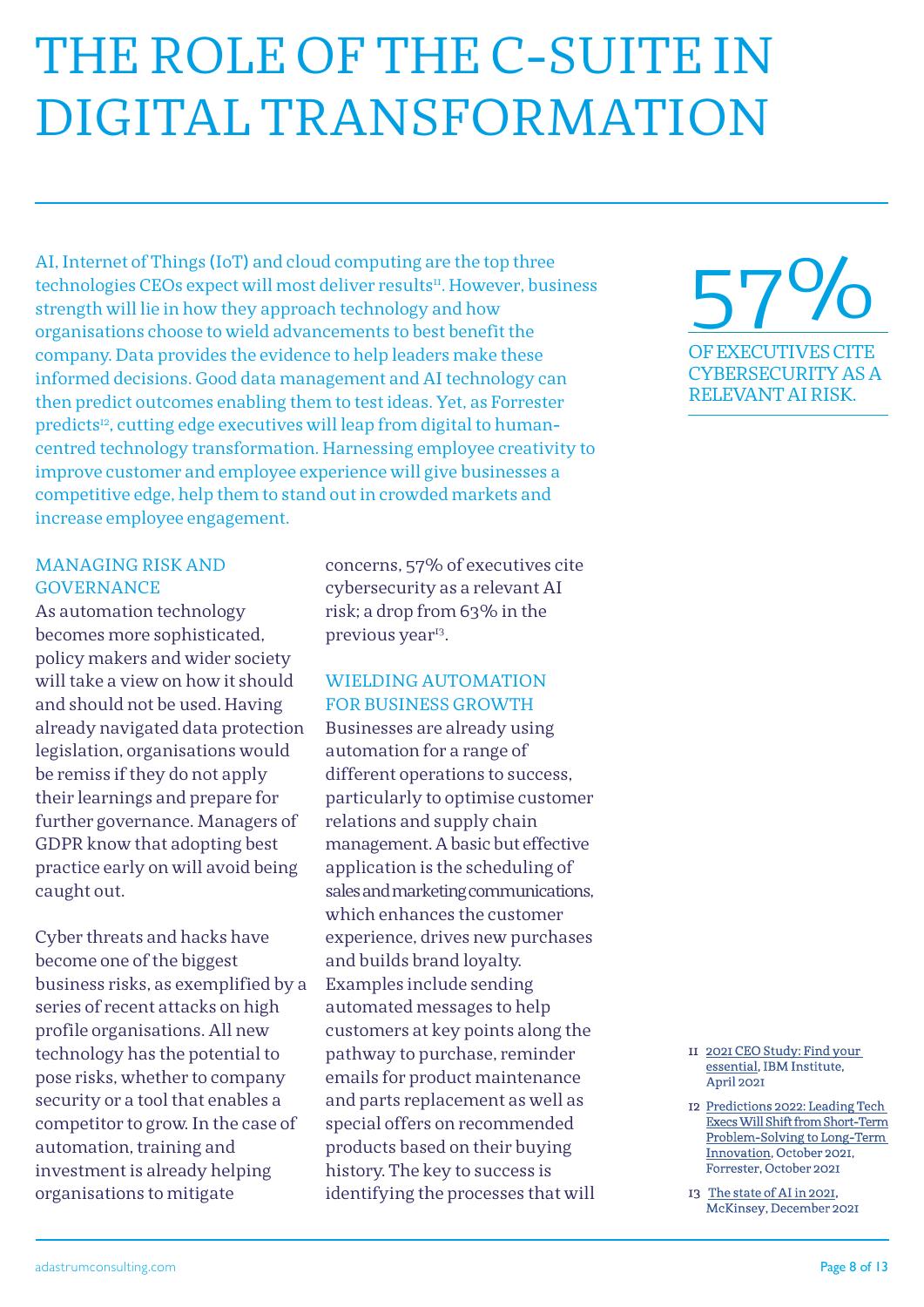### THE ROLE OF THE C-SUITE IN DIGITAL TRANSFORMATION

deliver the greatest impact to the organisation as a whole, whether this is increasing profits, reducing costs or saving time.

Data enables the C-Suite to make fact-based decisions about how people and capital can effectively be deployed as well as predict outcomes. Once an organisation has a degree of maturity in its capability, it can be very responsive and agile to meet market and customer needs.

#### UNDERSTANDING THE LIMITS OF TECHNOLOGY

Some technologists would have you believe the technology will be able to do anything and eliminate the need for human interaction. Not everything can be solved or simplified with technology. The transport sector has already shown that human thinking must remain behind core processes. While planes, ships and trains are largely automated, pilots are still required as they can dynamically solve problems that the computer is incapable or not interested in solving such as self preservation! Technology is still unable to show compassion and, in the event of a severe problem, may choose the path of least resistance rather than the route that is in humans' best interest. Defining these boundaries will be an important role for the C-Suite as well as governments and industry associations.

#### DRIVE CHANGE

As well as delivering the transformation agenda, the C-Suite is responsible for how it is cascaded across every level. The rate of change businesses experienced in the early days of pandemic has redefined what is possible in terms of transformation, so executives can set ambitious targets to implement lasting transformation quicker. Adhering to strict metrics ensures everyone can track progress and regular reports to the board will drive accountability, preventing slips to the timeline.

- ✸ Technology still needs strong human decision makers to guide its best use
- ✸ IT plays a central role in shaping decisions and business strategy overall, with CTO and Data roles helping to define the art of the possible through technology as much as how technology can help achieve business objectives – it is not the back office function it once was.
- ✸ What gets measured, gets done! It is the C-Suite's remit to push for transformation to happen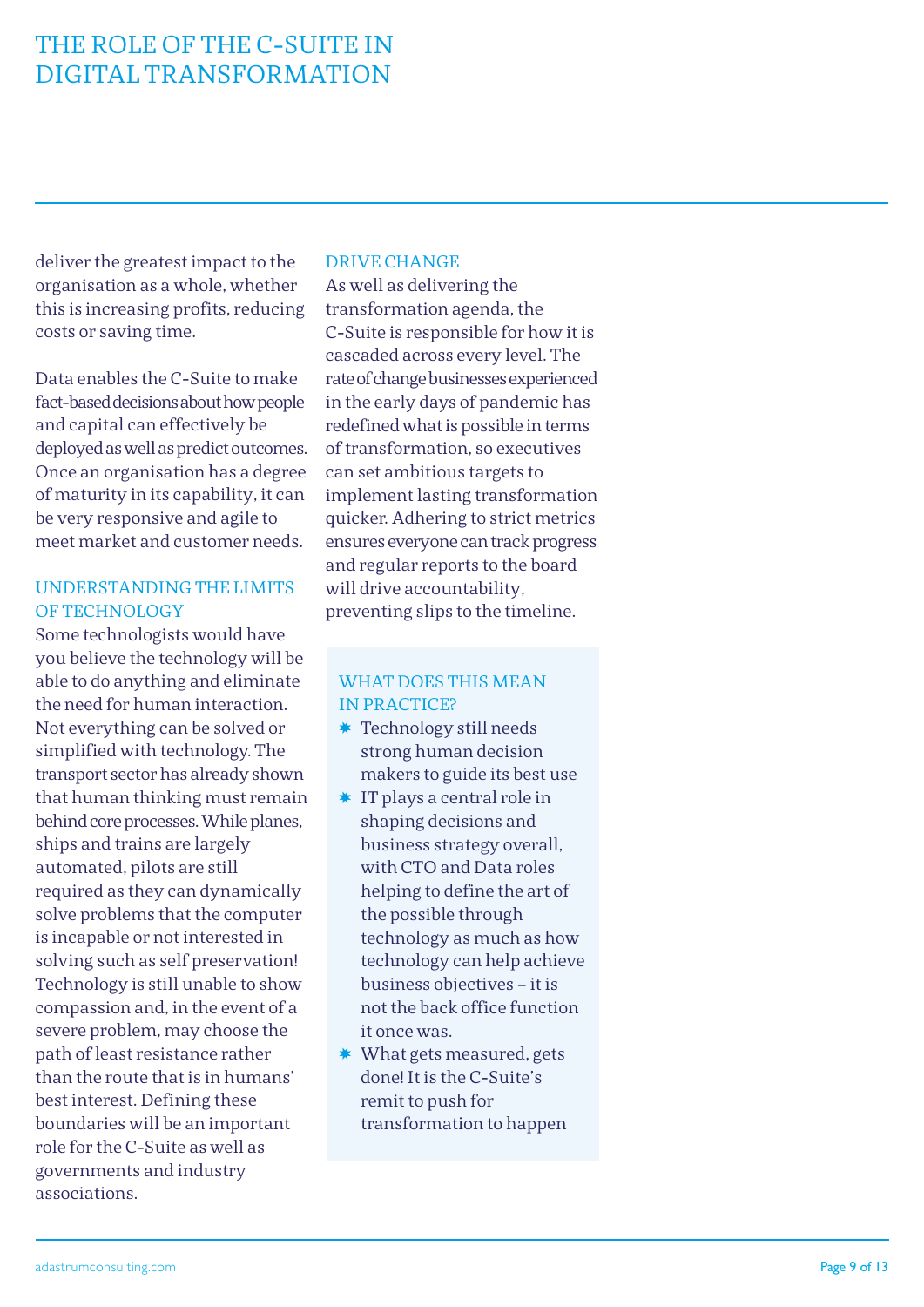### DIGITAL TRANSFORMATION AND PEOPLE TRANSFORMATION

Placing the right people with the right knowledge and experience in charge of transformation mitigates the technical and personnel challenges associated with change. As well as managing transformation, HR teams will be mindful of how digital capabilities can streamline their own processes. Human resources departments fundamentally deal with human emotions and personalities. They need to tread the line between deploying automation effectively and defining when it is time for humans to step in. Replacing certain interactions with technology could lead to frustrations from current and prospective employees.

The talent agenda is core to transformation success – the top quartile performing organisations are three times more likely to run a talent strategy alongside digital transformation<sup>14</sup>. This cannot be solved by hiring "heroes", as the skills are scarce. When it comes to automation, more than a third of UK employers believe there is an AI skills gap<sup>15</sup> and 68% of executives report a moderate to extreme AI skills gap<sup>16</sup>.

#### ADDRESSING THE SKILLS GAP

The UK is already at risk of falling behind the rest of the world, with 61% of managers focusing on the technology they implement rather than 39% who are focusing on people and how they work with automation technology. Globally the trend is reversed, with 56% prioritising people and 44% concentrating on the technology<sup>17</sup>.

Developing talent internally must be a priority to bridge skills gaps and support retention and career development. Currently only 17% of UK employees say they have

#### been part of re-skilling efforts, far less than the global figure of 38%<sup>18</sup>.

The private sector plays as big a role here as the government and educational institutions, with organisations taking responsibility for developing the skills they need.

HR's role covers the whole organisation, meaning it also has a big role in the recruitment and development for the C-Suite. Therefore, it must be able to recognise the difference between strategic business planners and order takers, which will help to place technology leaders who can be a part of strategic business planning.

#### AUTOMATING HR PROCESSES

There is the potential to use automated tools to manage upskilling and training as well as talent recruitment. It can enhance recruitment and development by make the process more transparent. Mapping tools and automated messages can be used to update both employers and candidates on where they are on the journey. For entry level roles, it can help to sift

### 68% OF EXECUTIVES REPORT AN AI

SKILLS GAP.

14 [Annual IT Strategy Survey,](https://www.mckinsey.com/business-functions/mckinsey-digital/our-insights/seven-lessons-on-how-technology-transformations-can-deliver-value) McKinsey, March 2021

- 15 [UK faces AI skills gap,](https://news.microsoft.com/en-gb/2020/08/11/uk-faces-ai-skills-gap-microsoft-report-reveals/) Microsoft, 2020
- 16 [State of AI and Intelligent](https://www2.deloitte.com/us/en/insights/focus/cognitive-technologies/state-of-ai-and-intelligent-automation-in-business-survey.html)  [Automation in Business](https://www2.deloitte.com/us/en/insights/focus/cognitive-technologies/state-of-ai-and-intelligent-automation-in-business-survey.html)  [Survey](https://www2.deloitte.com/us/en/insights/focus/cognitive-technologies/state-of-ai-and-intelligent-automation-in-business-survey.html), Deloitte, 2021
- 17 [UK faces AI skills gap,](https://news.microsoft.com/en-gb/2020/08/11/uk-faces-ai-skills-gap-microsoft-report-reveals/) Microsoft, 2020
- 18 [UK faces AI skills gap,](https://news.microsoft.com/en-gb/2020/08/11/uk-faces-ai-skills-gap-microsoft-report-reveals/) Microsoft, 2020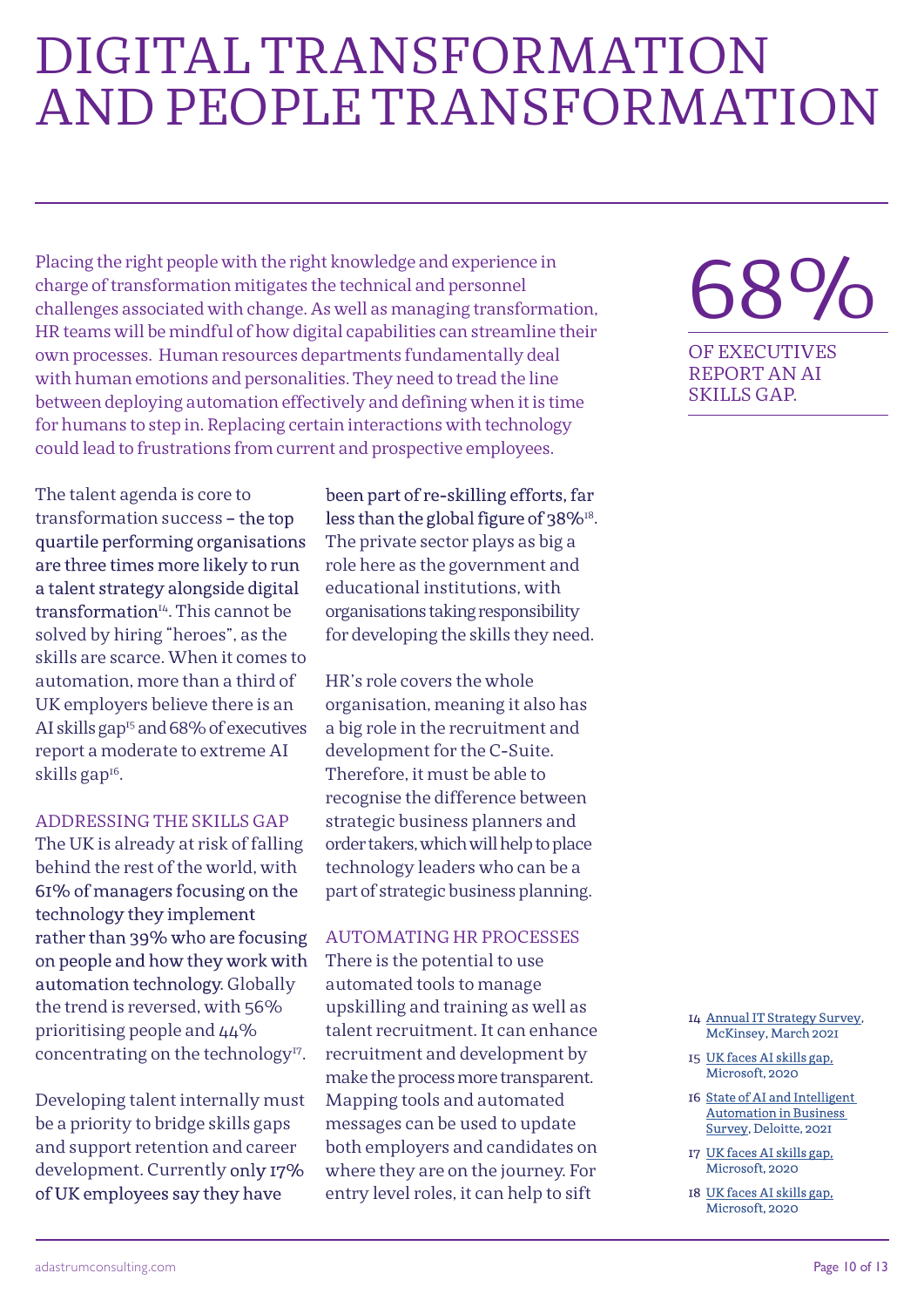### DIGITAL TRANSFORMATION AND PEOPLE TRANSFORMATION

through CVs and identify candidates with the essential qualifications to take through to the next round. Indeed, the number of CVs being written to be read by computers is rising. While this approach can highlight the keywords employers have identified as important to build a longlist, it often creates an incoherent summary of skills, overlooks valuable experiences and fails to demonstrate a candidate's true ability.

The real danger is that AI works against an organisation's Diversity, Equality and Inclusion agenda. Companies tend to hire in their own image and much work has been done to build more diverse teams, which bring the benefits of a wide range of experience and backgrounds. AI, by its very nature, introduces bias as it is trained to screen for the characteristics and education held by people who previously held the role.

Capabilities are still rudimentary; AI fails to assess the soft skills essential for leadership, so could not reliably sift through applications for management roles. Equally the technology is incapable of conducting fair interviews. While some companies have been using virtual interviews to save time, the robotic nature of delivery and lack of nuance in questioning

means candidates are unable to show their personality or discuss relevant experiences that would occur off script.

- ✸ HR's influence on delivering digital strategy and transformation must not be underestimated, it is instrumental in recruiting and developing the talent to implement it
- ✸ Technology can introduce greater transparency in HR processes and improve efficiency, however it is not sophisticated enough to manage the "human" input required from HR officers
- ✸ People are still at the heart of organisations and, particularly in times of talent shortages, HR teams need to look at how technology can build efficiencies, engagement and learning without replacing the necessary human engagement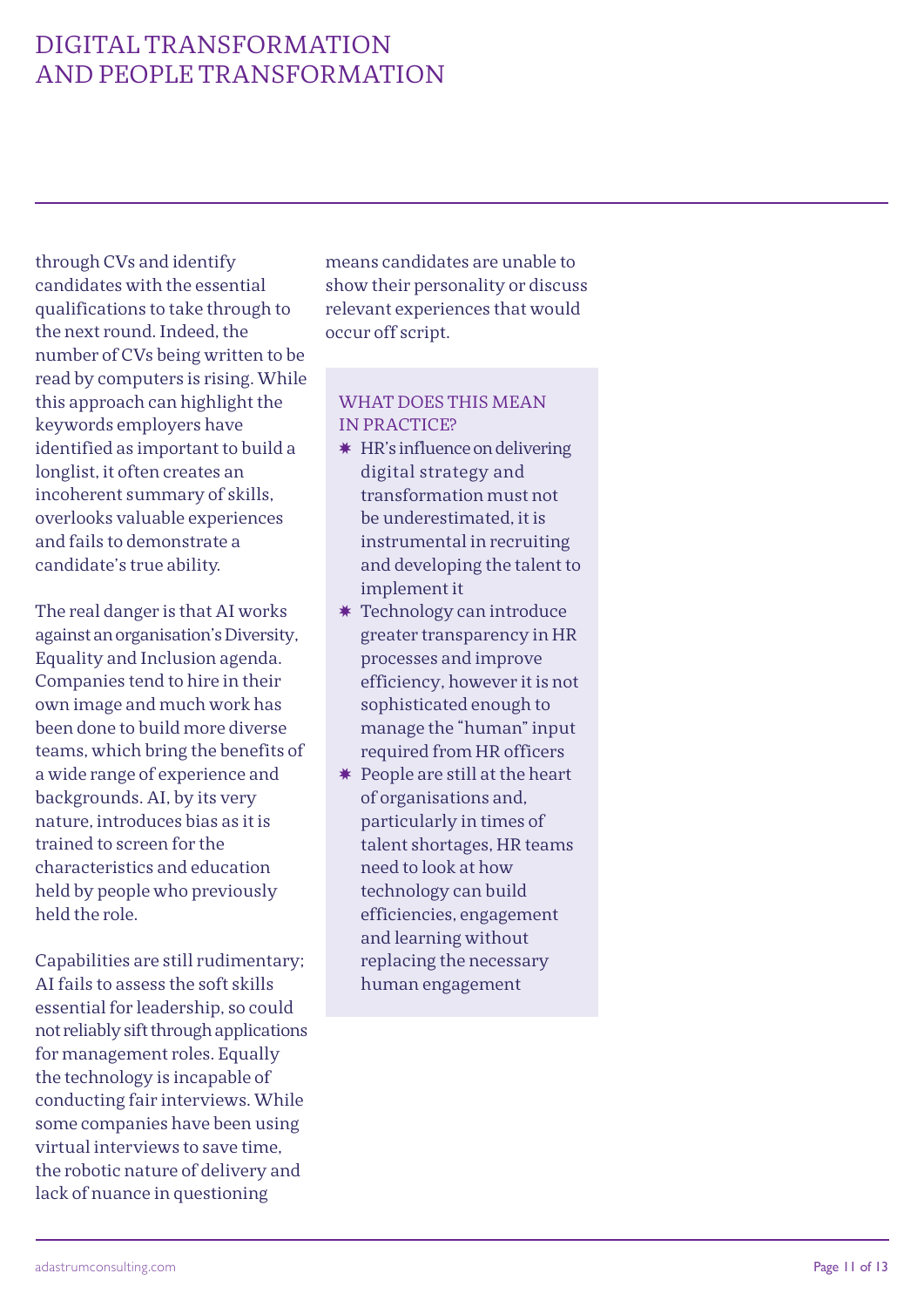## USING DIGITAL TO SHAPE WORKPLACE CULTURE

Good people remain at the heart of successful organisations. The shift to remote working in the past couple of years has highlighted the importance of workplace community. Mental health has continued to climb the corporate agenda, with the shared experiences of the pandemic doing more to prioritise mental health and wellbeing than any previous initiative. It also cultivated personal connections and honest conversations as employers took on greater responsibility for their people outside of the (physical and virtual) workplace. Strong HR directors and emotionally intelligent leaders have highlighted the importance of approaching major change with compassion.

A caring culture remains important as organisations permanently adopt flexible working. Having experienced a greater, or lack of, support during the pandemic, employees also place greater value on feeling connected to their colleagues and the company. As a result, community is a vital strand for recruitment and retention messaging. The challenge is in creating this sense of belonging when employees spend less time in the same physical space.

#### USING TECHNOLOGY TO BUILD TRUST AND DO GOOD

Technology saved social interaction throughout the pandemic, social media use exploded and Zoom calls, WhatsApp and Slack services replaced face-to-face communications. Lockdowns also encouraged reflection and opportunity to consider social injustice and our collective impact on the planet. Topics such as Black Lives Matter, the murder of Sarah Everard and Insulate Britain united people,

firstly online and then in physical protests, showing that shared values have the power to connect.

Technology can play a role in sharing organisations' business values, giving clarity to and sharing the narrative behind corporate thinking. Yet, it is delivery and tangible positive action that will engage employees. Automation can introduce transparency, updating employees in real time on achievements against ESG objectives and inviting them to contribute at appropriate moments to ensure they feel, together with the company, they are enacting meaningful change.

#### BALANCING HYBRID WORKING

Flexible working is one of the top requests for most candidates – almost three quarters of workers want flexible, remote working to continue<sup>19</sup>. Organisations without an option in place will struggle to recruit and retain talent, however they do need to consider the practicalities of developing a team and supporting creativity, collaboration, a sense

COMPOSURE, RESILIENCE AND FOCUS ARE KEY TO MAINTAINING LEADERSHIP **CREDENTIALS** IN TIMES OF UNCERTAINTY.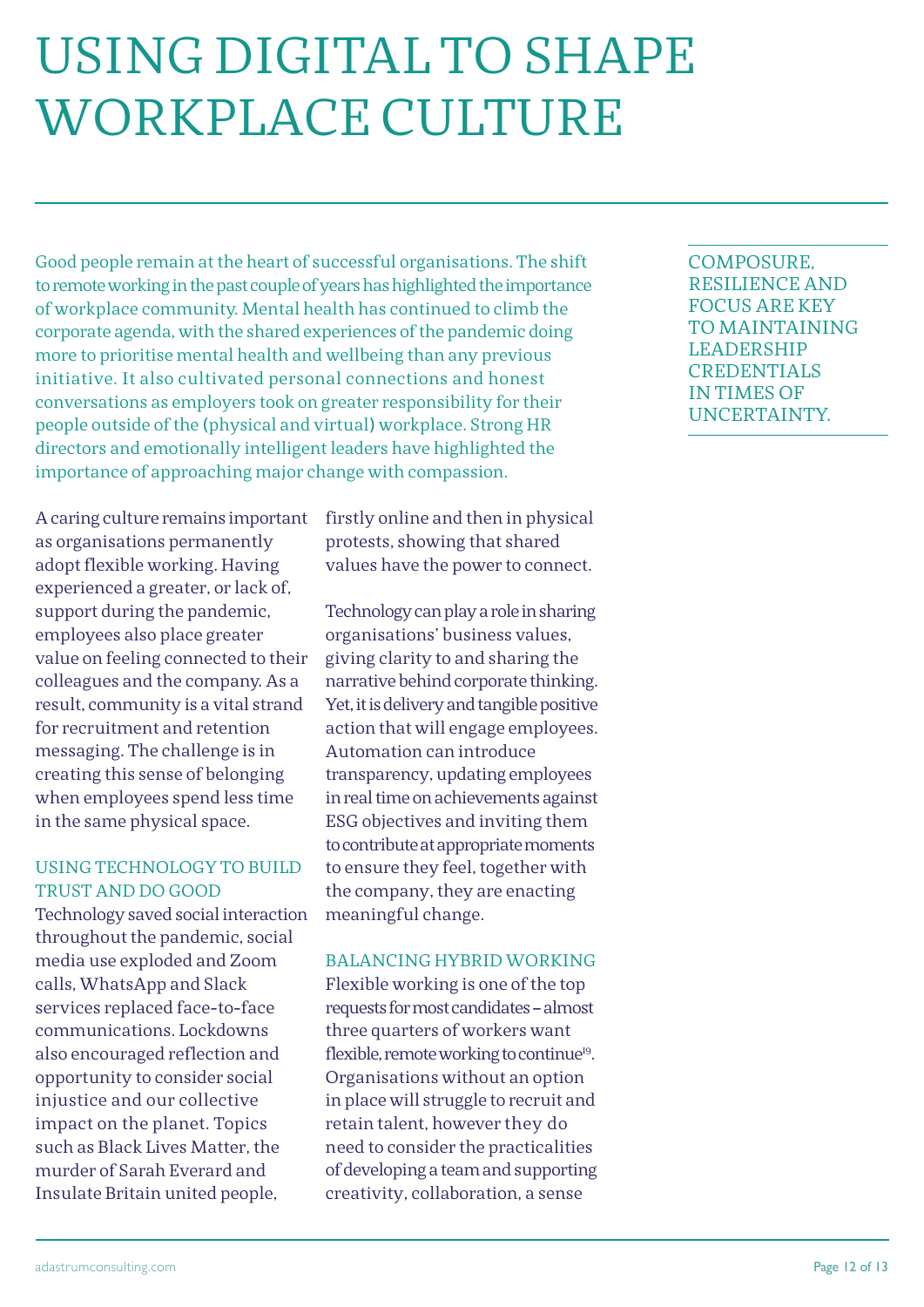### USING DIGITAL TO SHAPE WORKPLACE CULTURE

of belonging and happiness in remote or partial remote settings. They should also consider the practicalities of the essential tacit learning and EQ development traditionally achieved in office settings, especially for less experienced staff.

The pandemic proved that, in many cases, productivity did not suffer from remote working, although high productivity is masking exhaustion in the workforce; over half of employees feel overworked and 39% feel exhausted $20$ . This is potentially due to digital overload, with more time spent in online meetings, more emails and electronic messages sent. At the same time 62% of communications are unscheduled, interrupting workflow and making employees feel tied to their phones and inboxes<sup>21</sup>.

Using data and employee feedback, HR and technology leaders should be able to strike the balance between virtual and face-to-face interactions. Establishing policies and parameters to maximise time spent in the office will help meet the demands of the 67% of workers who crave more in-person time with teams<sup>22</sup> and give time for relationships to develop. Transformation also requires a wider cultural change, one that encourages curiosity, experimentation and innovation. Failing fast is an effective way to understand the potential of new technology and new ways of working, helping leaders to make better decisions about its overall business benefits. Too often failure is stigmatised as a waste of resources and it is the role of the C-Suite to establish a new narrative and attitude; investing in technology without first experimenting will waste more resources in the long run.

#### 19 [The Next Great Disruption is Hybrid](https://www.microsoft.com/en-us/worklab/work-trend-index/hybrid-work), Microsoft, March 2021

- 20 [The Next Great Disruption is Hybrid](https://www.microsoft.com/en-us/worklab/work-trend-index/hybrid-work), Microsoft, March 2021
- 21 [The Next Great Disruption is Hybrid](https://www.microsoft.com/en-us/worklab/work-trend-index/hybrid-work), Microsoft, March 2021
- 22 [The Next Great Disruption is Hybrid](https://www.microsoft.com/en-us/worklab/work-trend-index/hybrid-work), Microsoft, March 2021

- ✸ Digital transformation fundamentally changes how the business operates and what it offers, therefore altering the interactions and tasks undertaken by its people
- ✸ Lifting of pandemic restrictions does not mean employers can reduce focus on supporting wellbeing – exhaustion and burnout remains a risk
- ✸ Hybrid working models require thought on how to build shared corporate identity and foster human connections between employees and develop junior careerist skills and knowledge
- ✸ Successful transformation requires leaders experienced in taking a business through a key change in culture and business as they will have learnt what works and how to mitigate resistance as much as the impact on its people
- ✸ Leaders must be given the space to test new ideas and systems before making huge organisation-wide decisions that will have a huge impact on teams and wider culture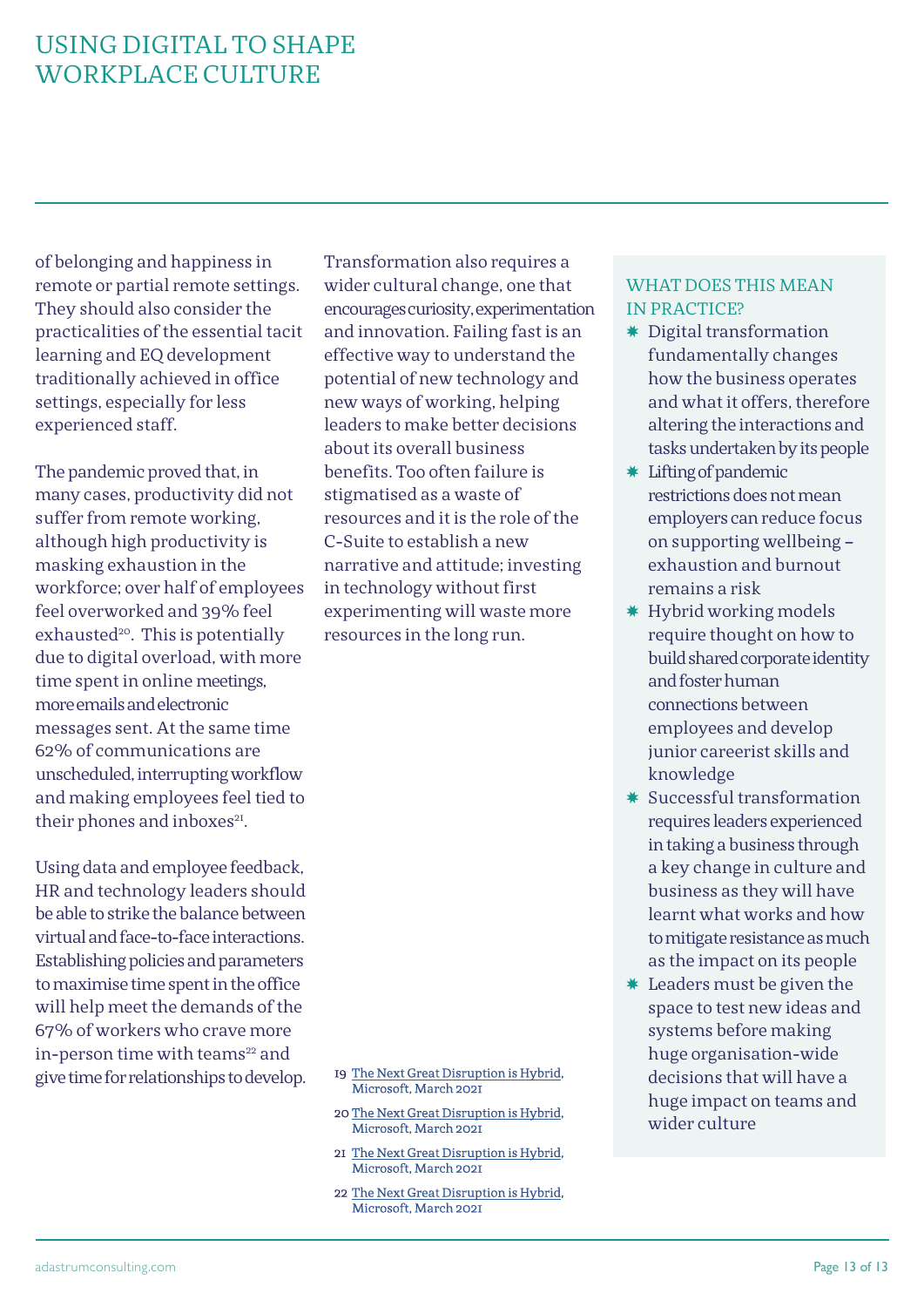# FINAL THOUGHTS

Automation and AI may be stealing headlines for its potentially huge impact on organisations; but in reality, it is just like any other digital transformation. While there are specific skills and business areas that will benefit from its capabilities it is important to remember that we are still a long way off the science fiction scenarios that forecast a robot takeover displacing the human workforce. Classical economic wage theory dictates that technological unemployment is impossible. Any advancement that increases labour productivity, increases the demand for labour, which will subsequently increase employment and wages. Automation will constantly evolve, and its impact will grow as it becomes more sophisticated, but this simply creates new jobs for humans – talent will always be at the heart of transformation.

At lower levels, organisations need to invest in developing the technical skills required to operate specific programmes as the technology becomes available and embedded. With the speed of technological development, frequent refresher and reskilling courses will need to take place as software requirements change. It is almost impossible to know what is needed and plan for these in advance, but organisations can place a greater focus on soft skill development to prepare team leaders. This includes DQ, which makes individuals receptive to new technology and able to analyse its capabilities from a commercial perspective before choosing how and where to deploy resources.